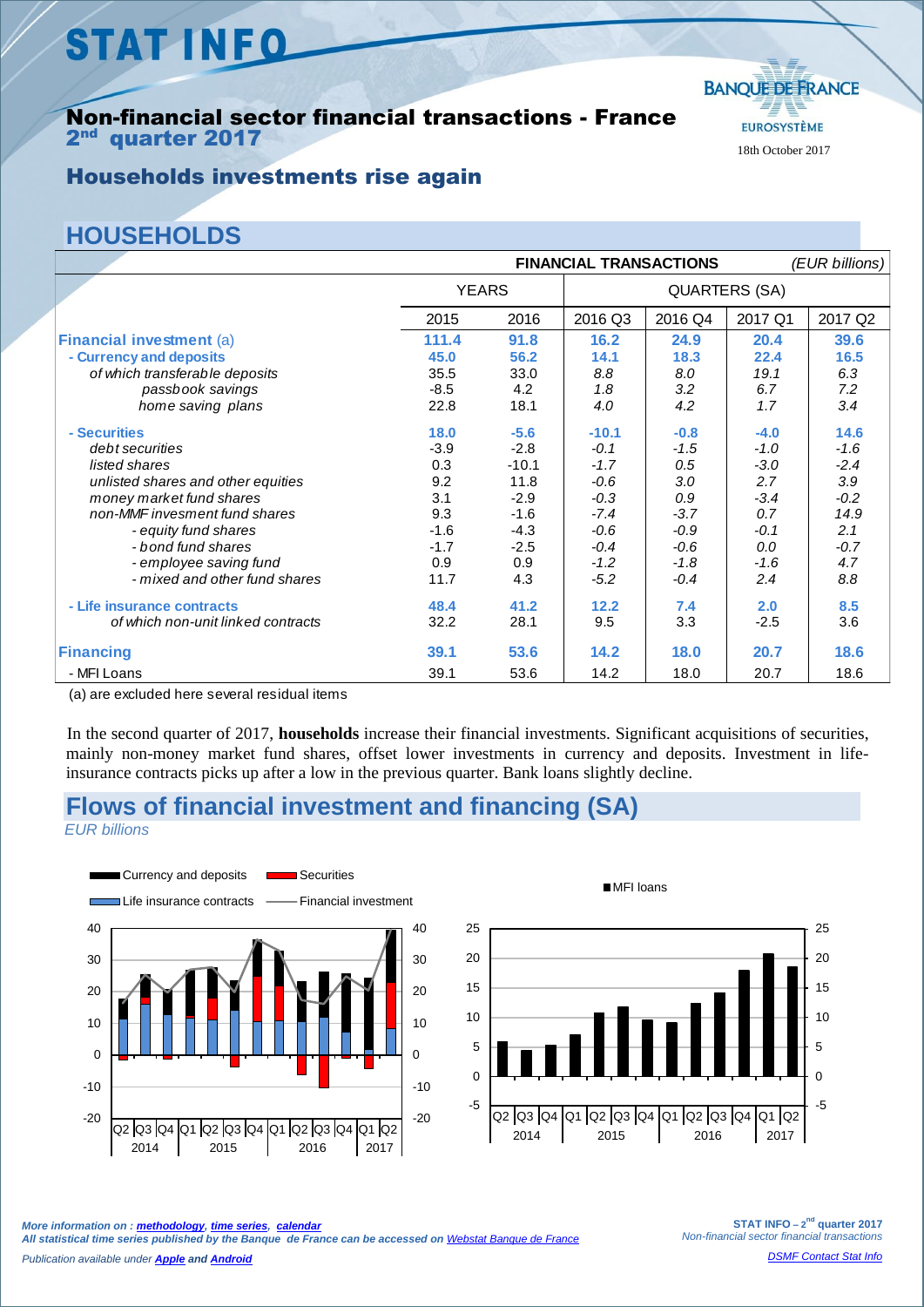# **STAT INFO**



### **NON-FINANCIAL CORPORATIONS**

|                                  | <b>FINANCIAL TRANSACTIONS</b> |         |               |         |         | (EUR billions) |  |
|----------------------------------|-------------------------------|---------|---------------|---------|---------|----------------|--|
|                                  | <b>YEAR</b>                   |         | QUARTERS (SA) |         |         |                |  |
|                                  | 2015                          | 2016    | 2016 Q3       | 2016 Q4 | 2017 Q1 | 2017 Q2        |  |
| <b>Financial investment (a)</b>  | 65.8                          | 46.5    | 8.0           | 12.7    | 29.5    | 0.1            |  |
| - Currency and deposits          | 48.1                          | 39.7    | 11.3          | 10.2    | 17.9    | 12.3           |  |
| - Securities                     | 8.7                           | $-11.2$ | $-1.8$        | $-4.2$  | 24.3    | $-19.6$        |  |
| debt securities                  | 4.3                           | $-0.6$  | $-2.6$        | $-2.4$  | 4.7     | 2.7            |  |
| money market fund shares         | 2.5                           | $-10.5$ | 2.3           | $-1.1$  | 19.5    | $-26.1$        |  |
| non-MMF invesment fund shares    | 1.9                           | $-0.1$  | $-1.5$        | $-0.7$  | 0.1     | 3.8            |  |
| - Other net financial assets (b) | 9.0                           | 18.0    | $-1.5$        | 6.7     | $-12.7$ | 7.4            |  |
| Financing                        | 103.6                         | 108.8   | 36.8          | 20.3    | 48.2    | 25.3           |  |
| - MFI Ioans                      | 38.4                          | 54.2    | 5.2           | 14.5    | 14.8    | 2.2            |  |
| - Debt securities                | 23.5                          | 39.0    | 13.7          | 19.6    | 11.2    | 9.3            |  |
| - Shares and net equities (c)    | 41.7                          | 15.6    | 17.9          | $-13.8$ | 22.2    | 13.8           |  |

(a) are excluded here several residual items

(b) mainly cross-border intercompany lending/borrowing

(c) including direct investment (equity capital and reinvested earnings)

Investment flows of **non-financial corporations** (NFC) are virtually nil in 2017 Q2: currency and deposit flows decrease and money market funds shares decline after strong acquisitions in Q1. Conversely, crossborder NFCs loans increase after a decline in the previous quarter. At the same time, NFCs reduce their recourse to new bank loans and issue fewer debt securities, shares and net equities.

### **Flows of financial investment and financing (SA)**

*EUR billions*

2